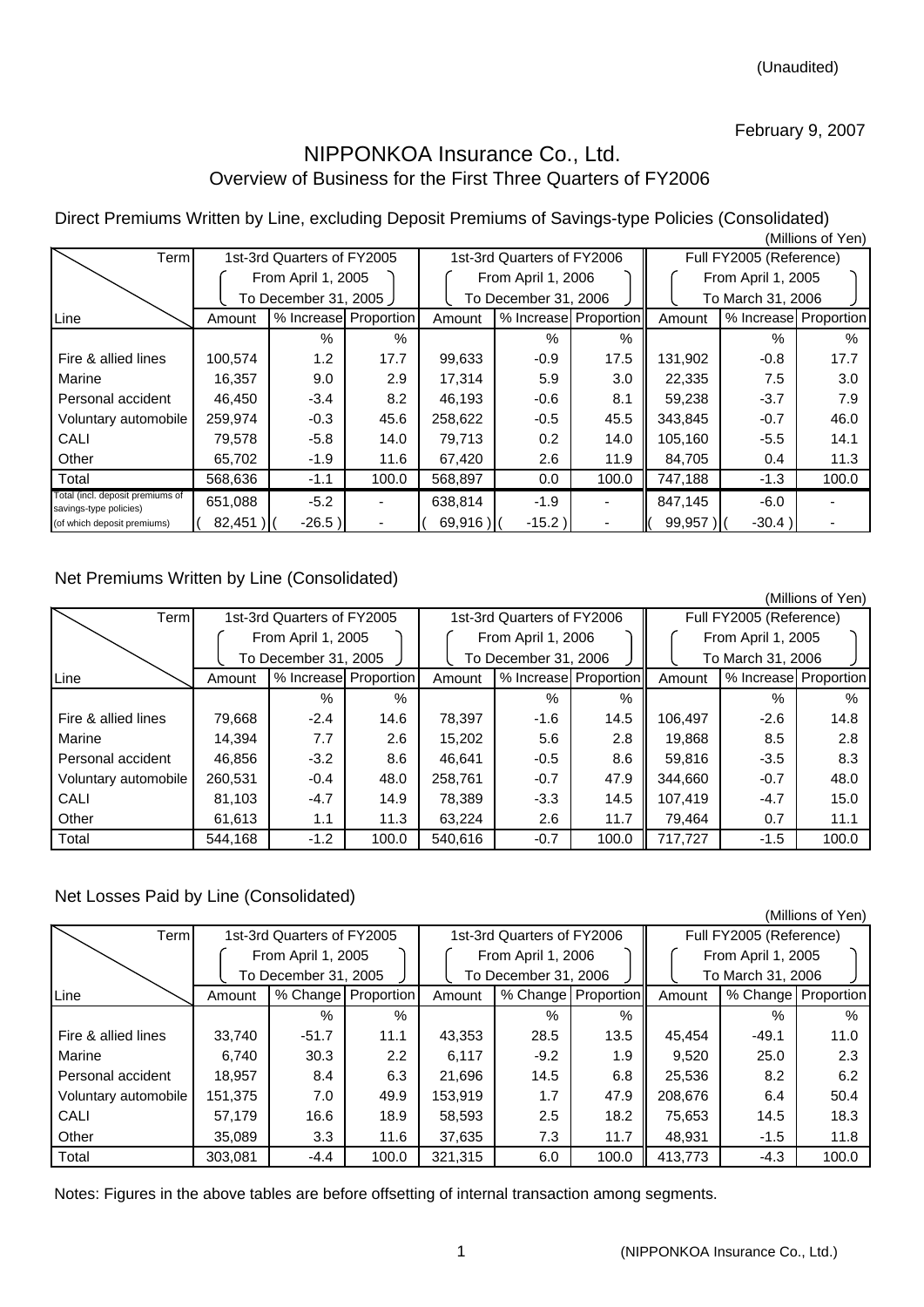# Securities (Consolidated)

| (Millions of Yen) |  |
|-------------------|--|
|                   |  |

|                               |                           | End of 3rd Quarter FY2005 |                   |           | End of 3rd Quarter FY2006 |                   | End of FY2005 (Reference) |                   |                   |  |
|-------------------------------|---------------------------|---------------------------|-------------------|-----------|---------------------------|-------------------|---------------------------|-------------------|-------------------|--|
|                               | (As of December 31, 2005) |                           |                   |           | (As of December 31, 2006) |                   | (As of March 31, 2006)    |                   |                   |  |
|                               | Cost                      | <b>Fair Value</b>         | <b>Difference</b> | Cost      | <b>Fair Value</b>         | <b>Difference</b> | Cost                      | <b>Fair Value</b> | <b>Difference</b> |  |
| Public and<br>corporate bonds | 1,052,827                 | 1,061,448                 | 8,620             | 1,130,478 | 1,127,751                 |                   | $-2,727$   1,064,576      | 1,054,469         | $-10,107$         |  |
| Domestic equities             | 387,593                   | 1,125,582                 | 737,988           | 377,234   | 1,106,842                 | 729,608           | 387,481                   | 1,172,631         | 785,149           |  |
| Foreign securities            | 420,430                   | 445,148                   | 24,718            | 344,607   | 364,738                   | 20,130            | 404,998                   | 421,080           | 16,081            |  |
| <b>Others</b>                 | 6,104                     | 10,436                    | 4,331             | 4,926     | 5,603                     | 677               | 8,044                     | 11,396            | 3,351             |  |
| Total                         | 1,866,956                 | 2,642,614                 | 775,658           | 1,857,247 | 2,604,935                 | 747,688           | 1,865,101                 | 2,659,577         | 794,475           |  |

Notes:

1. The above table provides information on the securities classified as available-for-sale whose fair value is readily determinable.

2. Figures for cost as of December 31, 2005 and December 31, 2006 are those after the application of Amortized Cost Method and before the write-down due to impairment. Figures for cost as of March 31, 2006 are those after the application of Amortized Cost Method and after the write-down due to impairment.

3. Fair value is based on the price prevailing in the market, and other sources, on the last day of the month.

4. "Others" in the above table includes beneficiary right of commodities investment, which is classified as monetary receivables bought in the balance sheet.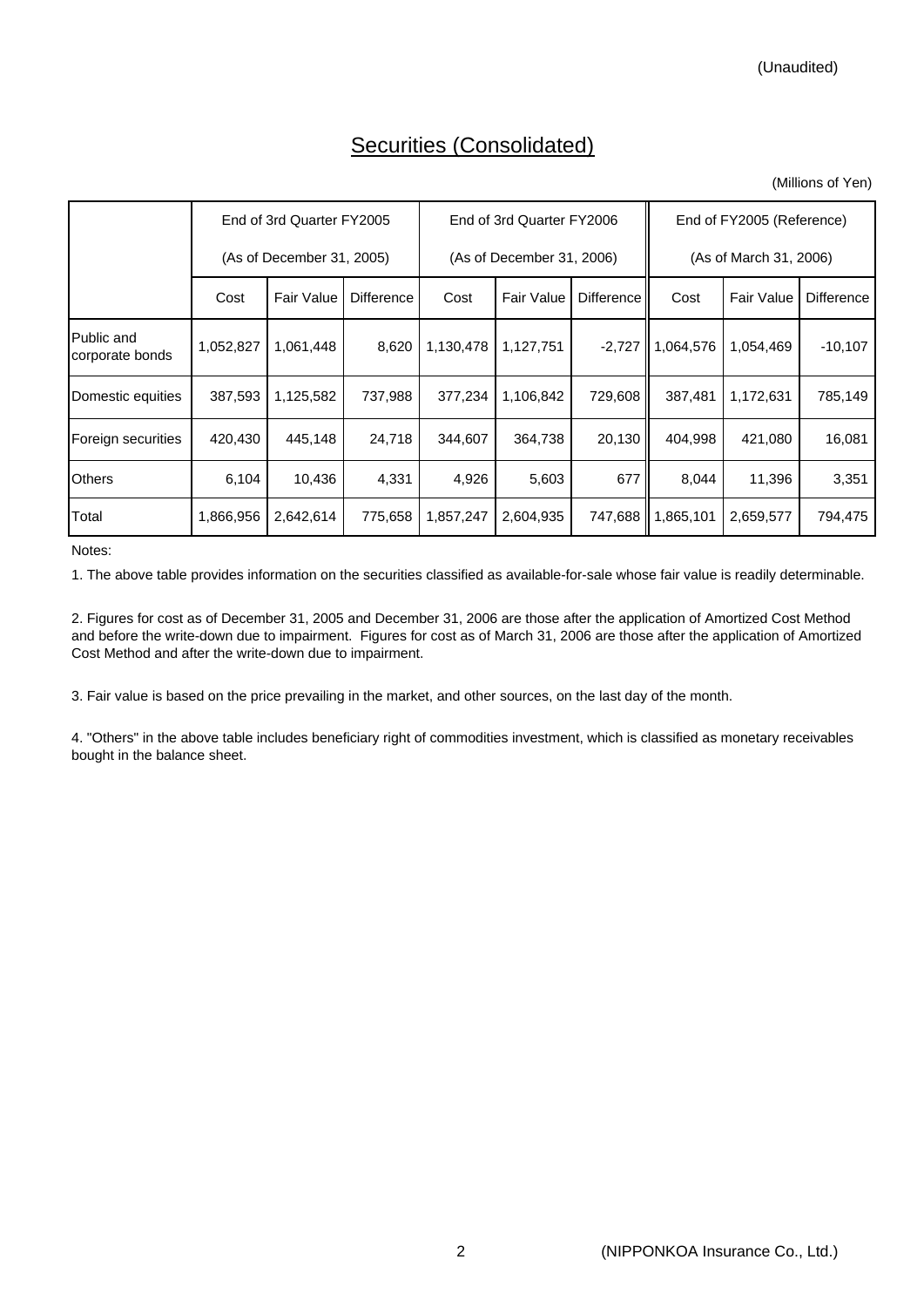(Unaudited)

# Derivatives (Consolidated)

(Millions of Yen)

|                    |                             |                               | End of 3rd Quarter FY2005 |                                       |                               | End of 3rd Quarter FY2006 |                                       | End of FY2005 (Reference)     |                |                                |  |
|--------------------|-----------------------------|-------------------------------|---------------------------|---------------------------------------|-------------------------------|---------------------------|---------------------------------------|-------------------------------|----------------|--------------------------------|--|
|                    | Transaction                 |                               | (As of December 31, 2005) |                                       |                               | (As of December 31, 2006) |                                       | (As of March 31, 2006)        |                |                                |  |
|                    |                             | Contracted<br>amount.<br>etc. | Fair value                | <b>Net</b><br>unrealized<br>gain/loss | Contracted<br>amount.<br>etc. | Fair value                | <b>Net</b><br>unrealized<br>gain/loss | Contracted<br>amount.<br>etc. | Fair value     | Net<br>unrealized<br>gain/loss |  |
| Currency           | Forward foreign<br>exchange |                               |                           |                                       |                               |                           |                                       |                               |                |                                |  |
|                    | Short positions             | 30,673                        | 33,489                    | $-2,816$                              | 25,525                        | 26,084                    | $-559$                                | 17,403                        | 17,879         | $-476$                         |  |
|                    | Swap                        | 870                           | 8                         | 8                                     | 870                           | 5                         | 5                                     | 870                           | 9              | 9                              |  |
|                    | Subtotal                    |                               |                           | $-2,807$                              |                               |                           | $-554$                                |                               |                | $-467$                         |  |
| Interest rate Swap |                             | 120,000                       | $-176$                    | $-176$                                | 120,000                       | $-787$                    | $-787$                                | 138,000                       | $\Delta$ 1,509 | $\Delta$ 1,509                 |  |
| Others             | Weather<br>derivatives      |                               |                           |                                       |                               |                           |                                       |                               |                |                                |  |
|                    | Short positions             | 51                            |                           |                                       | 29                            |                           |                                       |                               |                |                                |  |
|                    |                             | 5)                            | $\overline{c}$            | 2                                     | 2)                            | 3                         | $-0$                                  |                               |                |                                |  |
|                    | Credit derivatives          |                               |                           |                                       |                               |                           |                                       |                               |                |                                |  |
|                    | Short positions             | 47,161                        | 344                       | 344                                   | 25,200                        | 202                       | 202                                   | 43,161                        | 354            | 354                            |  |
|                    | Long positions              | 17,000                        | 9                         | 9                                     | ۰                             |                           |                                       | 17,000                        | 3              | 3                              |  |
|                    | Subtotal                    |                               |                           | 357                                   |                               |                           | 202                                   |                               |                | 357                            |  |
|                    | Total                       |                               |                           | $-2,626$                              |                               |                           | $-1,139$                              |                               |                | $-1,618$                       |  |

Notes:

1. Figures in the above table do not include derivative transactions which qualify for hedge accounting.

2. Figures in the brackets under the column "Contracted amount, etc." are option premiums.